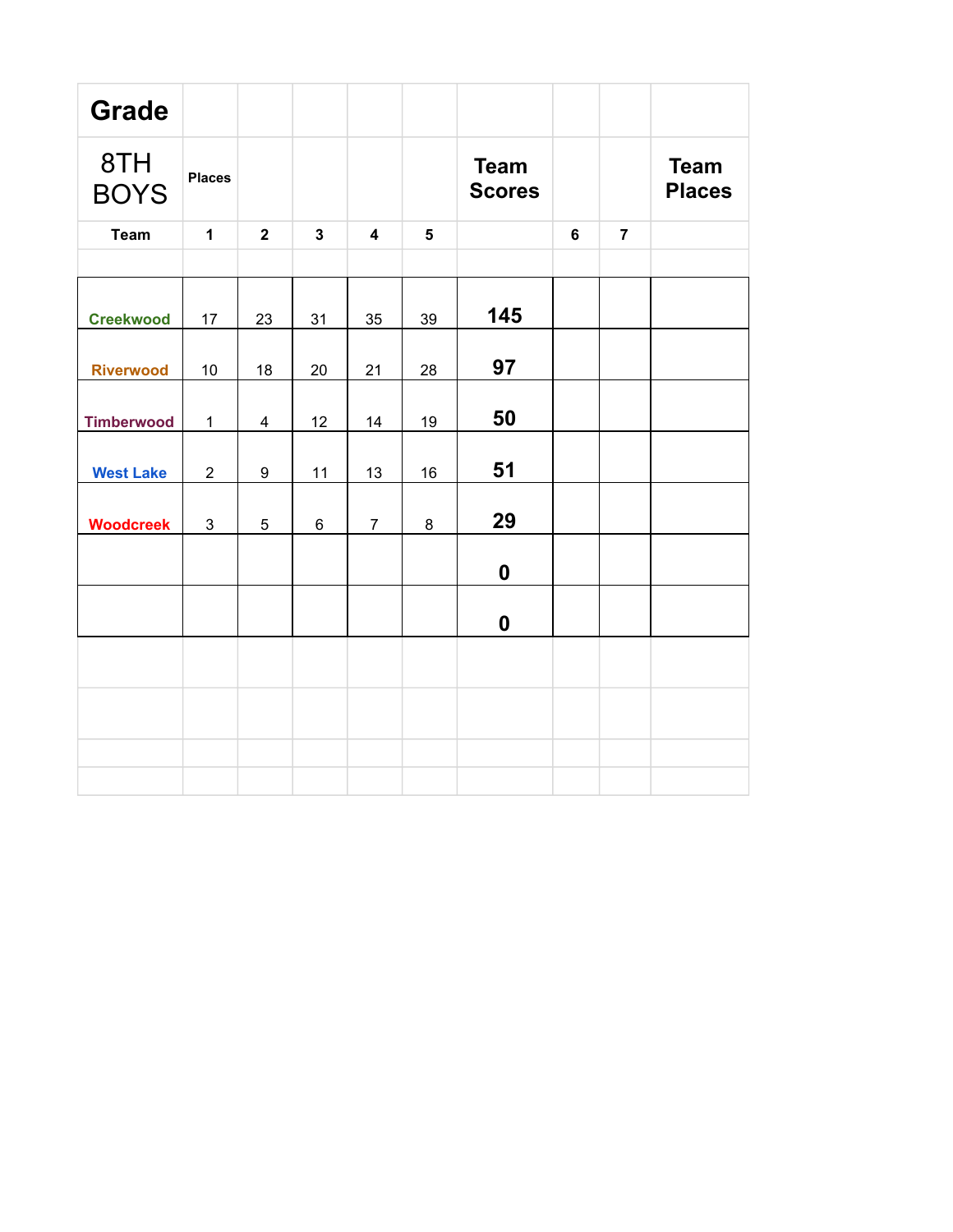| 8TH Grade Boys |                |                |             |       |         |    |              |               |            |       |          |     |           |            |        |       |      |
|----------------|----------------|----------------|-------------|-------|---------|----|--------------|---------------|------------|-------|----------|-----|-----------|------------|--------|-------|------|
|                | Last Name      | First Name     | School      | Place | Time    |    | Last Name    | First Name    | School     | Place | Time     |     | Last Name | First Name | School | Place | Time |
| 1              | DeLaCruz       | Miguel         | <b>TMS</b>  | 01    | 11:57   | 44 | Austin       | Aaron         | TMS        | 44    | 15:24    | 87  |           |            |        |       |      |
| $\overline{2}$ | Menke          | Lance          | WLMS        | 02    | 12:17   | 45 | Lewis        | Isaiah        | <b>CMS</b> | 45    | 15:25    | 88  |           |            |        |       |      |
| 3              | Perry          | Caden          | WMS         | 03    | 12:26   | 46 | Wilson       | Brayden       | <b>WMS</b> | 46    | 15:29    | 89  |           |            |        |       |      |
| 4              | Carrizales     | Armando        | <b>TMS</b>  | 04    | 12:29   | 47 | Laugwin      | Noah          | <b>RMS</b> | 47    | 15:38    | 90  |           |            |        |       |      |
| 5              | Ardoin         | <b>Braxton</b> | WMS         | 05    | 12:31   | 48 | Pope         | Garrett       | <b>RMS</b> | 48    | 15:38.5  | 91  |           |            |        |       |      |
| 6              | Arranbide      | Octavio        | <b>WMS</b>  | 06    | 12:32   | 49 | Trigg        | Drew          | <b>RMS</b> | 49    | 15:56    | 92  |           |            |        |       |      |
| 7              | Guzman         | Devin          | WMS         | 07    | 12:36   | 50 | Hansen       | Landon        | <b>CMS</b> | 50    | 16:00    | 93  |           |            |        |       |      |
| 8              | Morris         | Michael        | WMS         | 08    | 12:40   | 51 | Faulkenberry | Jack          | <b>RMS</b> | 51    | 16:04    | 94  |           |            |        |       |      |
| 9              | Clark          | Landon         | WLMS        | 09    | 12:40.5 | 52 | Lopez        | Angel         | <b>RMS</b> | 52    | 16:21    | 95  |           |            |        |       |      |
| 10             | Dilley         | Aiden          | <b>RMS</b>  | 10    | 12:54   | 53 | Victorian    | John          | <b>TMS</b> | 53    | 16:29    | 96  |           |            |        |       |      |
| 11             | Faerber        | Cole           | WLMS        | 11    | 13:09   | 54 | Thompson     | Terry         | WLMS       | 54    | 16:35    | 97  |           |            |        |       |      |
| 12             | <b>Nettles</b> | Eli            | <b>TMS</b>  | 12    | 13:14   | 55 | <b>Boggs</b> | Aysnn         | <b>RMS</b> | 55    | 16:39    | 98  |           |            |        |       |      |
| 13             | Galan          | Jakob          | <b>WLMS</b> | 13    | 13:18   | 56 | Perthuis     | Тy            | <b>CMS</b> | 56    | 16:40    | 99  |           |            |        |       |      |
| 14             | Smeltzer       | Luke           | <b>TMS</b>  | 14    | 13:22   | 57 | Galloway     | Seth          | <b>RMS</b> | 57    | 16:44    | 100 |           |            |        |       |      |
| 15             | Schneider      | Caleb          | <b>WMS</b>  | 15    | 13:25   | 58 | Nguyen       | Cayden        | <b>CMS</b> | 58    | 16:45    | 101 |           |            |        |       |      |
| 16             | Heckman        | Samuel         | <b>WLMS</b> | 16    | 13:27   | 59 | Tucker       | Preston       | <b>WMS</b> | 59    | 16:53    | 102 |           |            |        |       |      |
| 17             | Woody          | Nate           | <b>CMS</b>  | 17    | 15:13   | 60 | Ajelabi      | Toye          | <b>RMS</b> | 60    | 16:55    | 103 |           |            |        |       |      |
| 18             | Lazos          | Dan            | <b>RMS</b>  | 18    | 13:40   | 61 | Robertson    | Chris         | <b>TMS</b> | 61    | 17:05    | 104 |           |            |        |       |      |
| 19             | Scarborough    | <b>Bobbie</b>  | <b>TMS</b>  | 19    | 13;44   | 62 | Oleary       | Patrick       | <b>RMS</b> | 62    | 17:05.5  | 105 |           |            |        |       |      |
| 20             | Hardy          | Aidan          | <b>RMS</b>  | 20    | 1348    | 63 | Elo          | Chris         | <b>RMS</b> | 63    | 17:21    | 106 |           |            |        |       |      |
| 21             | Alvarez        | Johnny         | <b>RMS</b>  | 21    | 13:49   | 64 | Palliser     | Addison       | <b>TMS</b> | 64    | 17:56    | 107 |           |            |        |       |      |
| 22             | Acevedo        | Daniel         | <b>WLMS</b> | 22    | 13:52   | 65 | Jasso        | Devin         | <b>TMS</b> | 65    | 18:02    | 108 |           |            |        |       |      |
| 23             | Segura         | Ethan          | <b>CMS</b>  | 23    | 14:04   | 66 | Macan        | Dakota        | <b>TMS</b> | 66    | 18:03    | 109 |           |            |        |       |      |
| 24             | Rivas          | Jesse          | WLMS        | 24    | 14:08   | 67 | Thompson     | Aidan         | <b>CMS</b> | 67    | 18:09    | 110 |           |            |        |       |      |
| 25             | Sharpe         | Jackson        | <b>RMS</b>  | 25    | 14:09   | 68 | Yuan         | Heyang        | <b>RMS</b> | 68    | 18:52    | 111 |           |            |        |       |      |
| 26             | Paoucho        | Abraham        | <b>RMS</b>  | 26    | 14:14   | 69 | Gastrell     | Evan          | <b>RMS</b> | 69    | 18:53    | 112 |           |            |        |       |      |
| 27             | Paulsen        | Zach           | <b>WMS</b>  | 27    | 14:15   | 70 | Linderbaum   | <b>Beck</b>   | <b>WMS</b> | 70    | 19:19    | 113 |           |            |        |       |      |
| 28             | Pearce         | Owen           | <b>RMS</b>  | 28    | 14:17   | 71 | Higbie       | James         | <b>RMS</b> | 71    | 19:33    | 114 |           |            |        |       |      |
| 29             | Wright         | Tariku         | <b>RMS</b>  | 29    | 14:25   | 72 | Patel        | Ayaan         | <b>WMS</b> | 72    | 19:38    | 115 |           |            |        |       |      |
| 30             | Kalaf          | Mosa           | <b>RMS</b>  | 30    | 14:41   | 73 | Small        | Jerry         | <b>CMS</b> | 73    | 19:40    | 116 |           |            |        |       |      |
| 31             | Holding        | Wes            | <b>CMS</b>  | 31    | 14:44   | 74 | Khan         | Behorz        | <b>RMS</b> | 74    | 20:36    | 117 |           |            |        |       |      |
| 32             | Gallini        | Angelo         | <b>WLMS</b> | 32    | 14:44.5 | 75 | Curtius      | Jasckson      | <b>RMS</b> | 75    | 20:46    | 118 |           |            |        |       |      |
| 33             | James          | Trevor         | <b>RMS</b>  | 33    | 14:48   |    | 76   Frazier | <b>Braden</b> | <b>CMS</b> | 76    | 21:36    | 119 |           |            |        |       |      |
| 34             | Anderson       | Nate           | <b>WMS</b>  | 34    | 14:59   | 77 | Yep          | Brandon       | <b>RMS</b> | 77    | 21:44    | 120 |           |            |        |       |      |
|                | $35$   $lgoe$  | Aiden          | <b>CMS</b>  | 35    | 15:02   | 78 | Gillis       | Anakin        | <b>RMS</b> | 78    | 24:54:00 | 121 |           |            |        |       |      |
|                | 36 Lazard      | Micah          | <b>WMS</b>  | 36    | 15:04   |    | 79   Moore   | Evan          | <b>RMS</b> | 79    | 26:24:00 | 122 |           |            |        |       |      |
|                | 37 Hall        | Dylan          | <b>RMS</b>  | 37    | 15:04.5 | 80 |              |               |            |       |          | 123 |           |            |        |       |      |
|                | 38 Patel       | Reyhan         | <b>TMS</b>  | 38    | 15:07   | 81 |              |               |            |       |          | 124 |           |            |        |       |      |
|                | 39 Burningham  | Will           | <b>CMS</b>  | 39    | 15:09   | 82 |              |               |            |       |          | 125 |           |            |        |       |      |
|                | 40 Beyer       | Michael        | <b>RMS</b>  | 40    | 15:09.5 | 83 |              |               |            |       |          | 126 |           |            |        |       |      |
|                | 41 Breedlove   | Cole           | <b>RMS</b>  | 41    | 15:12   | 84 |              |               |            |       |          | 127 |           |            |        |       |      |
|                |                |                | <b>RMS</b>  | 42    | 15:15   | 85 |              |               |            |       |          | 128 |           |            |        |       |      |
| $42$ May       | 43 Soto        | Chase<br>Ben   | <b>CMS</b>  | 43    | 15:22   | 86 |              |               |            |       |          | 129 |           |            |        |       |      |
|                |                |                |             |       |         |    |              |               |            |       |          |     |           |            |        |       |      |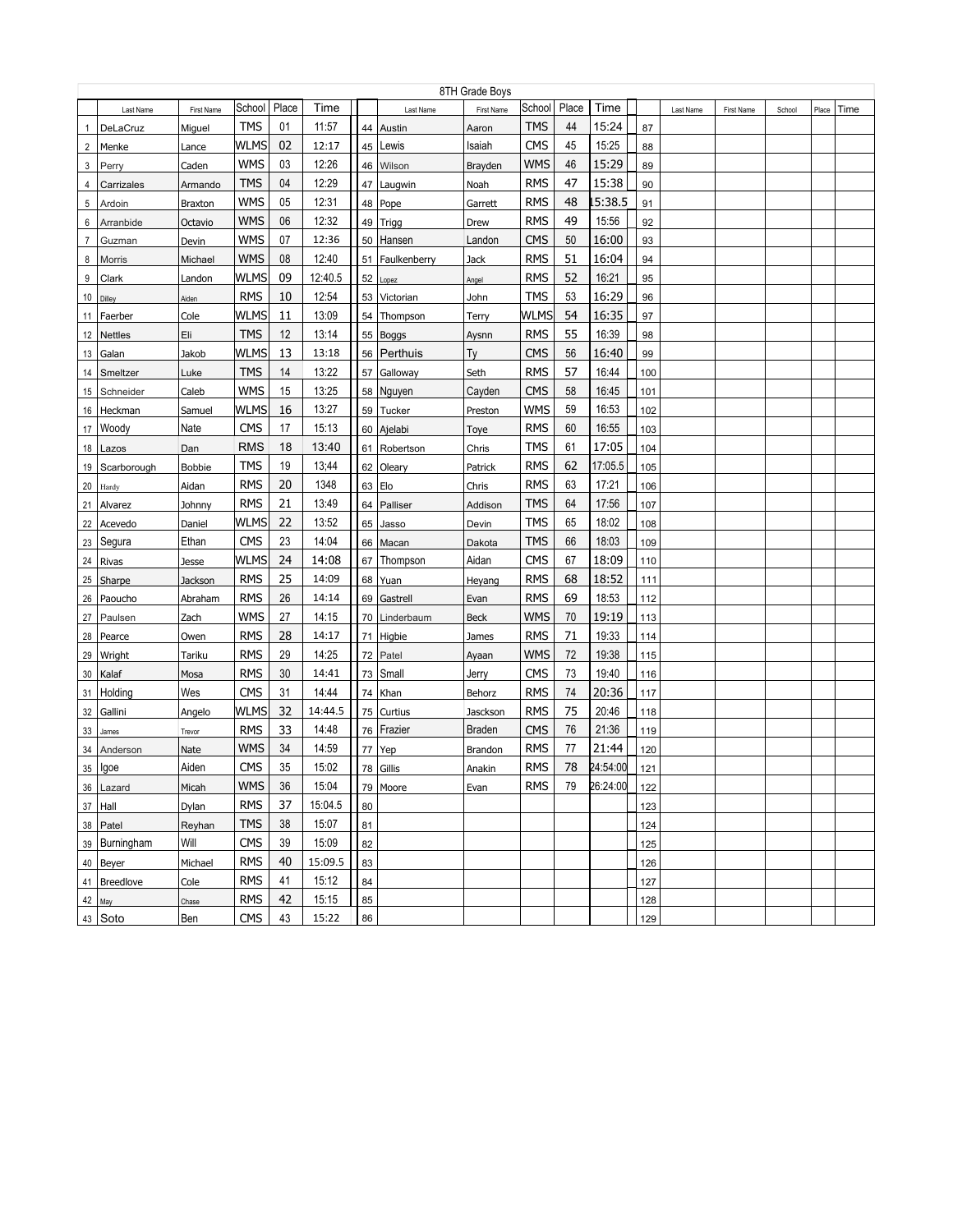| 8TH Grade Boys |                |                   |             |        |      |  |  |  |  |  |
|----------------|----------------|-------------------|-------------|--------|------|--|--|--|--|--|
|                | Last Name      | <b>First Name</b> | School      | Place  | Time |  |  |  |  |  |
| 1              | DeLaCruz       | Miguel            | <b>TMS</b>  | 01     |      |  |  |  |  |  |
| $\overline{2}$ | Menke          | Lance             | <b>WLMS</b> | 02     |      |  |  |  |  |  |
| 3              | Perry          | Caden             | <b>WMS</b>  | 03     |      |  |  |  |  |  |
| 4              | Carrizales     | Armando           | <b>TMS</b>  | 04     |      |  |  |  |  |  |
| 5              | Ardoin         | <b>Braxton</b>    | <b>WMS</b>  | 05     |      |  |  |  |  |  |
| 6              | Arranbide      | Octavio           | <b>WMS</b>  | 06     |      |  |  |  |  |  |
| 7              | Guzman         | Devin             | <b>WMS</b>  | 07     |      |  |  |  |  |  |
| 8              | Morris         | Michael           | <b>WMS</b>  | 08     |      |  |  |  |  |  |
| 9              | Clark          | Landon            | <b>WLMS</b> | 09     |      |  |  |  |  |  |
| 10             | Dilley         | Aiden             | <b>RMS</b>  | 10     |      |  |  |  |  |  |
| 11             | Faerber        | Cole              | <b>WLMS</b> | 11     |      |  |  |  |  |  |
| 12             | <b>Nettles</b> | Eli               | <b>TMS</b>  | 12     |      |  |  |  |  |  |
| 13             | Galan          | Jakob             | <b>WLMS</b> | 13     |      |  |  |  |  |  |
| 14             | Smeltzer       | Luke              | <b>TMS</b>  | 14     |      |  |  |  |  |  |
| 15             | Schneider      | Caleb             | <b>WMS</b>  | 15     |      |  |  |  |  |  |
| 16             | Heckman        | Samuel            | <b>WLMS</b> | 16     |      |  |  |  |  |  |
| 17             | Woody          | Nate              | <b>CMS</b>  | 17     |      |  |  |  |  |  |
| 18             | Scarborough    | <b>Bobbie</b>     | <b>TMS</b>  | 18     |      |  |  |  |  |  |
| 19             | Hardy          | Aidan             | <b>RMS</b>  | 20     |      |  |  |  |  |  |
| 20             | Alvarez        | Johnny            | <b>RMS</b>  | 21     |      |  |  |  |  |  |
| 21             | Acevedo        | Daniel            | <b>WLMS</b> | 22     |      |  |  |  |  |  |
| 22             | Segura         | Ethan             | <b>CMS</b>  | 23     |      |  |  |  |  |  |
| 23             | Rivas          | Jesse             | <b>WLMS</b> | 24     |      |  |  |  |  |  |
| 24             | Sharpe         | <b>Jackson</b>    | <b>RMS</b>  | 25     |      |  |  |  |  |  |
| 25             | Paoucho        | Abraham           | <b>RMS</b>  | 26     |      |  |  |  |  |  |
| 26             | Paulsen        | Zach              | <b>WMS</b>  | 27     |      |  |  |  |  |  |
| 27             | Pearce         | Owen              | <b>RMS</b>  | 28     |      |  |  |  |  |  |
| 28             | Wright         | <b>Tariku</b>     | <b>RMS</b>  | 29     |      |  |  |  |  |  |
| 29             | Kalaf          | Mosa              | <b>RMS</b>  | $30\,$ |      |  |  |  |  |  |
| 30             | Holding        | Wes               | <b>CMS</b>  | 31     |      |  |  |  |  |  |
| 31             | Gallini        | Angelo            | <b>WLMS</b> | 32     |      |  |  |  |  |  |
| 32             | James          | Trevor            | <b>RMS</b>  | 33     |      |  |  |  |  |  |
| 33             | Anderson       | Nate              | <b>WMS</b>  | 34     |      |  |  |  |  |  |
| 34             | Igoe           | Aiden             | <b>CMS</b>  | 35     |      |  |  |  |  |  |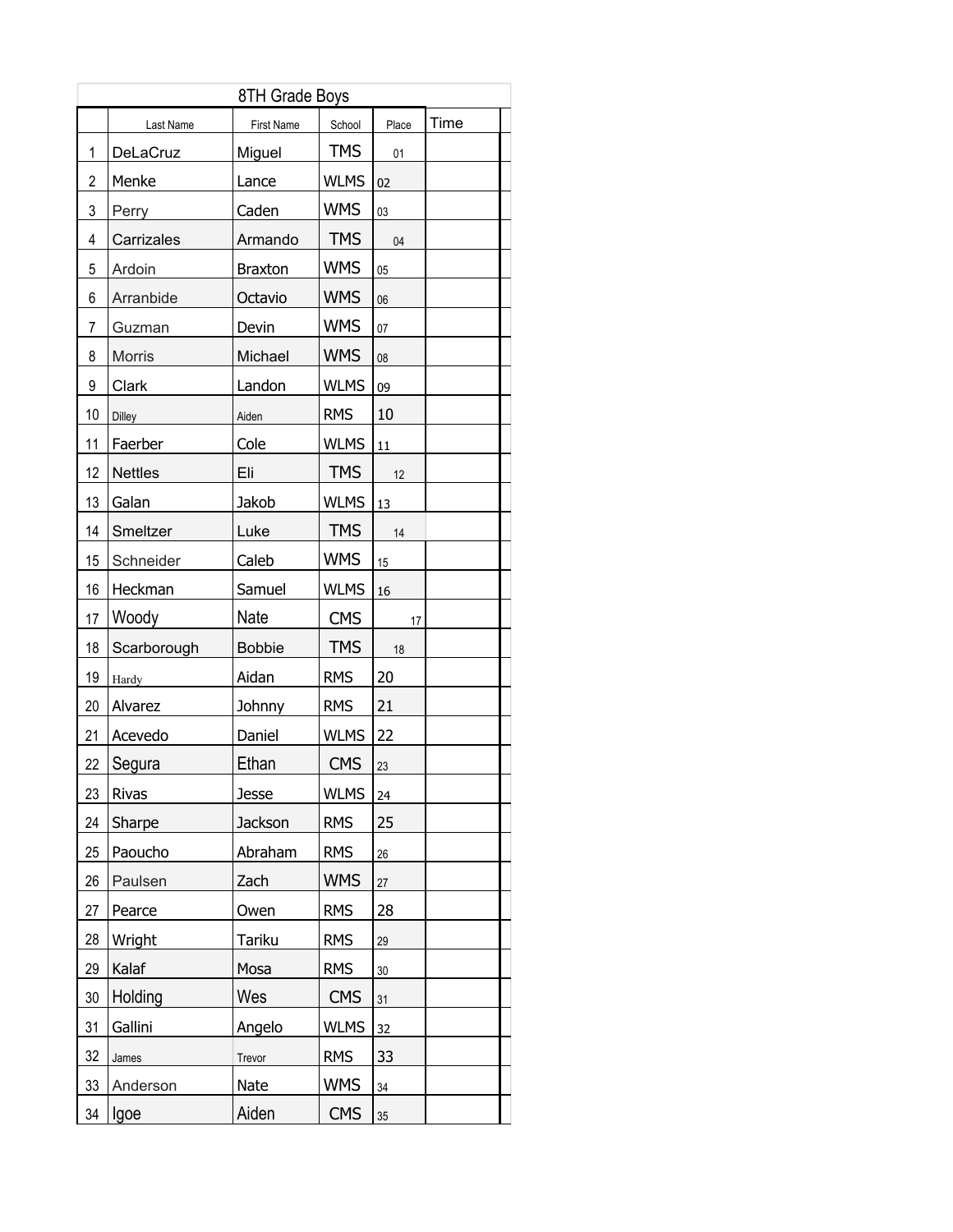| 35 | Lazard            | Micah        | <b>WMS</b>  | 36     |
|----|-------------------|--------------|-------------|--------|
| 36 | Hall              | <b>Dylan</b> | <b>RMS</b>  | 37     |
| 37 | Patel             | Reyhan       | <b>TMS</b>  | 38     |
| 38 | <b>Burningham</b> | Will         | <b>CMS</b>  | 39     |
| 39 | <b>Beyer</b>      | Michael      | <b>RMS</b>  | 40     |
| 40 | <b>Breedlove</b>  | Cole         | <b>RMS</b>  | 41     |
| 41 | May               | Chase        | <b>RMS</b>  | 42     |
| 42 | Soto              | Ben          | <b>CMS</b>  | 43     |
| 43 | Austin            | Aaron        | <b>TMS</b>  | 44     |
| 44 | Lewis             | Isaiah       | <b>CMS</b>  | 45     |
| 45 | Wilson            | Brayden      | <b>WMS</b>  | 46     |
| 46 | Laugwin           | Noah         | <b>RMS</b>  | 47     |
| 47 | Pope              | Garrett      | <b>RMS</b>  | 48     |
| 48 | <b>Trigg</b>      | Drew         | <b>RMS</b>  | 49     |
| 49 | Hansen            | Landon       | <b>CMS</b>  | 50     |
| 50 | Faulkenberry      | <b>Jack</b>  | <b>RMS</b>  | 51     |
| 51 | Lopez             | Angel        | <b>RMS</b>  | 52     |
| 52 | Victorian         | John         | <b>TMS</b>  | 53     |
| 53 | Thompson          | <b>Terry</b> | <b>WLMS</b> | 54     |
| 54 | <b>Boggs</b>      | Aysnn        | <b>RMS</b>  | 55     |
| 55 | Perthuis          | Ty           | <b>CMS</b>  | 56     |
| 56 | Galloway          | Seth         | <b>RMS</b>  | 57     |
| 57 | Nguyen            | Cayden       | <b>CMS</b>  | 58     |
| 58 | <b>Tucker</b>     | Preston      | <b>WMS</b>  | 59     |
| 59 | Ajelabi           | Toye         | <b>RMS</b>  | 60     |
| 60 | Robertson         | Chris        | <b>TMS</b>  | 61     |
| 61 | Oleary            | Patrick      | <b>RMS</b>  | 62     |
| 62 | Elo               | Chris        | <b>RMS</b>  | 63     |
| 63 | Palliser          | Addison      | <b>TMS</b>  | 64     |
| 64 | Jasso             | Devin        | <b>TMS</b>  | 65     |
| 65 | Macan             | Dakota       | <b>TMS</b>  | 66     |
| 66 | Thompson          | Aidan        | <b>CMS</b>  | 67     |
| 67 | Yuan              | Heyang       | <b>RMS</b>  | 68     |
| 68 | Gastrell          | Evan         | <b>RMS</b>  | 69     |
| 69 | Linderbaum        | <b>Beck</b>  | <b>WMS</b>  | $70\,$ |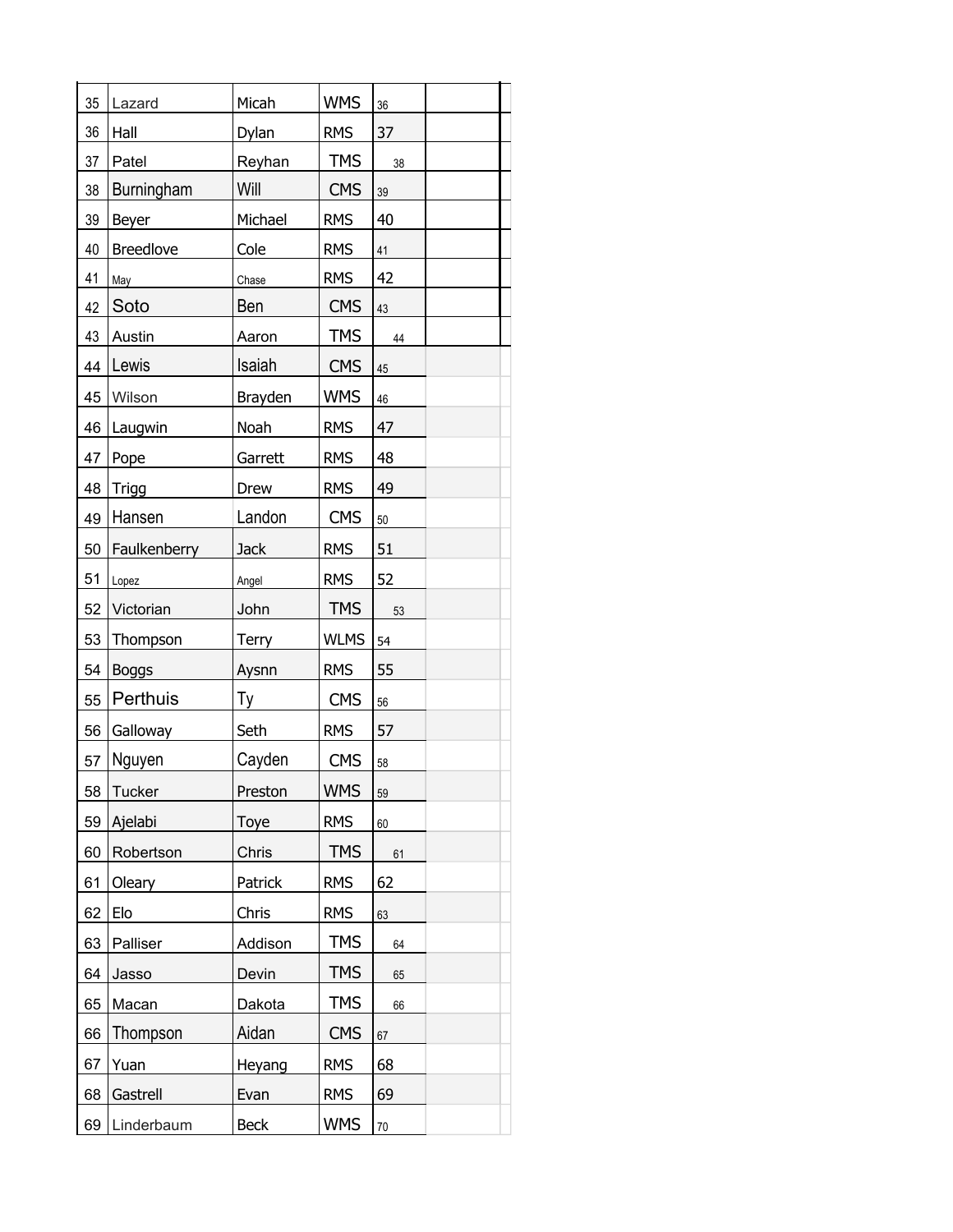| 70  | Higbie        | James          | <b>RMS</b>  | 71         |  |
|-----|---------------|----------------|-------------|------------|--|
| 71  | Patel         | Ayaan          | <b>WMS</b>  | 72         |  |
| 72  | Small         | Jerry          | <b>CMS</b>  | 73         |  |
| 73  | Khan          | Behorz         | <b>RMS</b>  | 74         |  |
| 74  | Curtius       | Jasckson       | <b>RMS</b>  | 75         |  |
| 75  | Frazier       | <b>Braden</b>  | <b>CMS</b>  | 76         |  |
| 76  | Yep           | <b>Brandon</b> | <b>RMS</b>  | $77 \,$    |  |
| 77  | Gillis        | Anakin         | <b>RMS</b>  | 78         |  |
| 78  | Moore         | Evan           | <b>RMS</b>  | 79         |  |
| 79  | Azocar        | Rueben         | <b>WMS</b>  | <b>DNS</b> |  |
| 80  | Hanks         | Ethan          | <b>CMS</b>  | <b>NR</b>  |  |
| 81  | Holcomb       | Kyle           | <b>CMS</b>  | <b>NR</b>  |  |
| 82  | Mateu         | Nicholas       | <b>WLMS</b> | ${\sf NR}$ |  |
| 83  | Kelley        | Beir           | <b>RMS</b>  | <b>NR</b>  |  |
| 84  | Boone         | Andrew         | <b>RMS</b>  | <b>NR</b>  |  |
| 85  | Albertson     | Kennedy        | <b>RMS</b>  | <b>NR</b>  |  |
| 86  | Kelly         | Seth           | <b>RMS</b>  | ${\sf NR}$ |  |
| 87  | Hundely       | Ethan          | <b>RMS</b>  | <b>NR</b>  |  |
| 88  | Santiago      | DJ             | <b>RMS</b>  | <b>NR</b>  |  |
| 89  | Druckhammer   | Conner         | <b>RMS</b>  | <b>NR</b>  |  |
| 90  | Silva         | Louis          | <b>RMS</b>  | <b>NR</b>  |  |
| 91  | Silva         | Luis           | <b>RMS</b>  | nr         |  |
| 92  | Curtis        | <b>Jackson</b> | <b>RMS</b>  | <b>NR</b>  |  |
| 93  | Lopez         | Hector         | <b>RMS</b>  | <b>RN</b>  |  |
| 94  | Stoufflet     | Ryder          | <b>CMS</b>  |            |  |
| 95  | <b>Buchan</b> | Drake          | <b>CMS</b>  |            |  |
| 96  | Abreu-Price   | <b>Nick</b>    | <b>CMS</b>  |            |  |
| 97  | <b>Burkle</b> | Aiden          | <b>CMS</b>  |            |  |
| 98  | <b>Mistak</b> | <b>Thomas</b>  | <b>CMS</b>  |            |  |
| 99  | Steadman      | Spencer        | <b>CMS</b>  |            |  |
| 100 |               |                | <b>RMS</b>  |            |  |
| 101 | Lazos         | Dan            | 18          |            |  |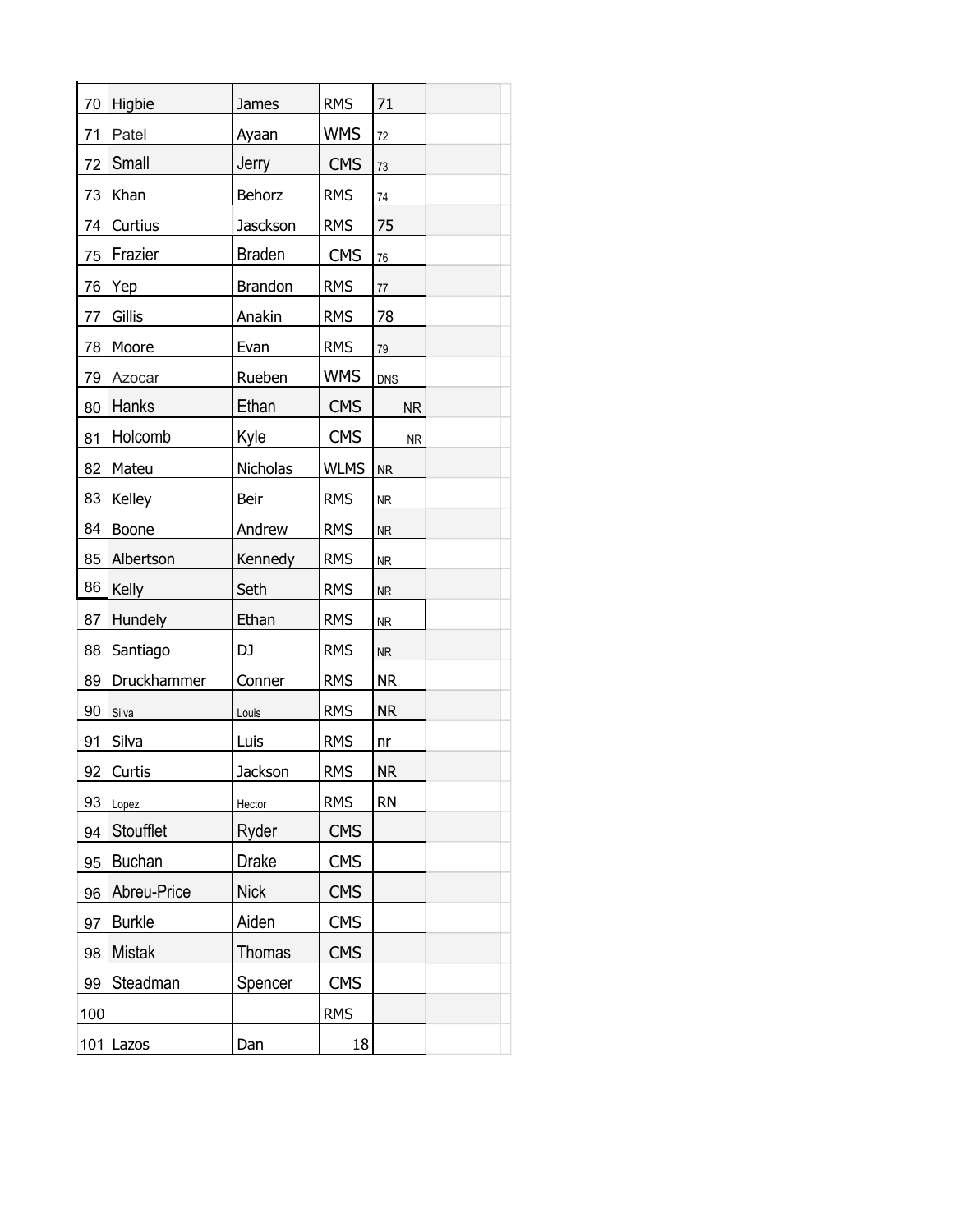|        | <b>CMS 8TH GRADE BOYS</b> |               |            |                |                |  |        |           |            |            |      |  |
|--------|---------------------------|---------------|------------|----------------|----------------|--|--------|-----------|------------|------------|------|--|
|        | Last Name                 | First Name    | School     | Place          | Time           |  |        | Last Name | First Name | School     | Time |  |
|        | $_1$   Hanks              | Ethan         | <b>CMS</b> |                | ${\sf NR}$     |  | 31     |           |            | <b>CMS</b> |      |  |
|        | $2$ Holcomb               | Kyle          | <b>CMS</b> |                | NR-INJ         |  | $32\,$ |           |            | <b>CMS</b> |      |  |
|        | 3 Woody                   | Nate          | <b>CMS</b> | $17\,$         |                |  | 33     |           |            | <b>CMS</b> |      |  |
|        | $4$ Holding               | Wes           | <b>CMS</b> | 31             |                |  | $34\,$ |           |            | <b>CMS</b> |      |  |
|        | 5 Segura                  | Ethan         | <b>CMS</b> | 23             |                |  | $35\,$ |           |            | <b>CMS</b> |      |  |
|        | $_6$   Frazier            | <b>Braden</b> | <b>CMS</b> | 76             |                |  | 36     |           |            | <b>CMS</b> |      |  |
|        | $7$ Hansen                | Landon        | <b>CMS</b> | $\frac{50}{3}$ |                |  | $37\,$ |           |            | <b>CMS</b> |      |  |
|        | $8$   Igoe                | Aiden         | <b>CMS</b> | 35             |                |  | 38     |           |            | <b>CMS</b> |      |  |
|        | <sub>9</sub> Perthuis     | Тy            | <b>CMS</b> | 56             |                |  | 39     |           |            | <b>CMS</b> |      |  |
|        | $_{10}$ Soto              | Ben           | <b>CMS</b> | 43             |                |  | $40\,$ |           |            | <b>CMS</b> |      |  |
|        | 11 Nguyen                 | Cayden        | <b>CMS</b> | 58             |                |  | 41     |           |            | <b>CMS</b> |      |  |
|        | $_{12}$ Small             | Jerry         | <b>CMS</b> | 73             |                |  | 42     |           |            | <b>CMS</b> |      |  |
|        | 13 Thompson               | Aidan         | <b>CMS</b> | 67             |                |  | 43     |           |            | <b>CMS</b> |      |  |
|        | 14   Lewis                | Isaiah        | <b>CMS</b> | 45             |                |  | 44     |           |            | <b>CMS</b> |      |  |
|        | $_{15}$ Burningham        | Will          | <b>CMS</b> | 39             |                |  | 45     |           |            | <b>CMS</b> |      |  |
|        | 16 Stoufflet              | Ryder         | <b>CMS</b> |                | $\textsf{INJ}$ |  | 46     |           |            | <b>CMS</b> |      |  |
|        | $17$ Buchan               | <b>Drake</b>  | <b>CMS</b> |                | ${\sf NR}$     |  | 47     |           |            | <b>CMS</b> |      |  |
|        | 18 Abreu-Price            | <b>Nick</b>   | <b>CMS</b> |                | ${\sf NR}$     |  | 48     |           |            | <b>CMS</b> |      |  |
|        | 19 Burkle                 | Aiden         | <b>CMS</b> |                | ${\sf NR}$     |  | 49     |           |            | <b>CMS</b> |      |  |
|        | <sub>20</sub> Mistak      | Thomas        | <b>CMS</b> |                | ${\sf NR}$     |  | 50     |           |            | <b>CMS</b> |      |  |
|        | 21 Steadman               | Spencer       | <b>CMS</b> |                | ${\sf NR}$     |  | 51     |           |            | <b>CMS</b> |      |  |
| 22     |                           |               | <b>CMS</b> |                |                |  | 52     |           |            | <b>CMS</b> |      |  |
| 23     |                           |               | <b>CMS</b> |                |                |  | 53     |           |            | <b>CMS</b> |      |  |
| 24     |                           |               | <b>CMS</b> |                |                |  | 54     |           |            | <b>CMS</b> |      |  |
| 25     |                           |               | <b>CMS</b> |                |                |  | 55     |           |            | <b>CMS</b> |      |  |
| $26\,$ |                           |               | <b>CMS</b> |                |                |  | 56     |           |            | <b>CMS</b> |      |  |
| 27     |                           |               | <b>CMS</b> |                |                |  | 57     |           |            | <b>CMS</b> |      |  |
| 28     |                           |               | <b>CMS</b> |                |                |  | 58     |           |            | <b>CMS</b> |      |  |
| 29     |                           |               | <b>CMS</b> |                |                |  | 59     |           |            | <b>CMS</b> |      |  |
| 30     |                           |               | <b>CMS</b> |                |                |  | 60     |           |            | <b>CMS</b> |      |  |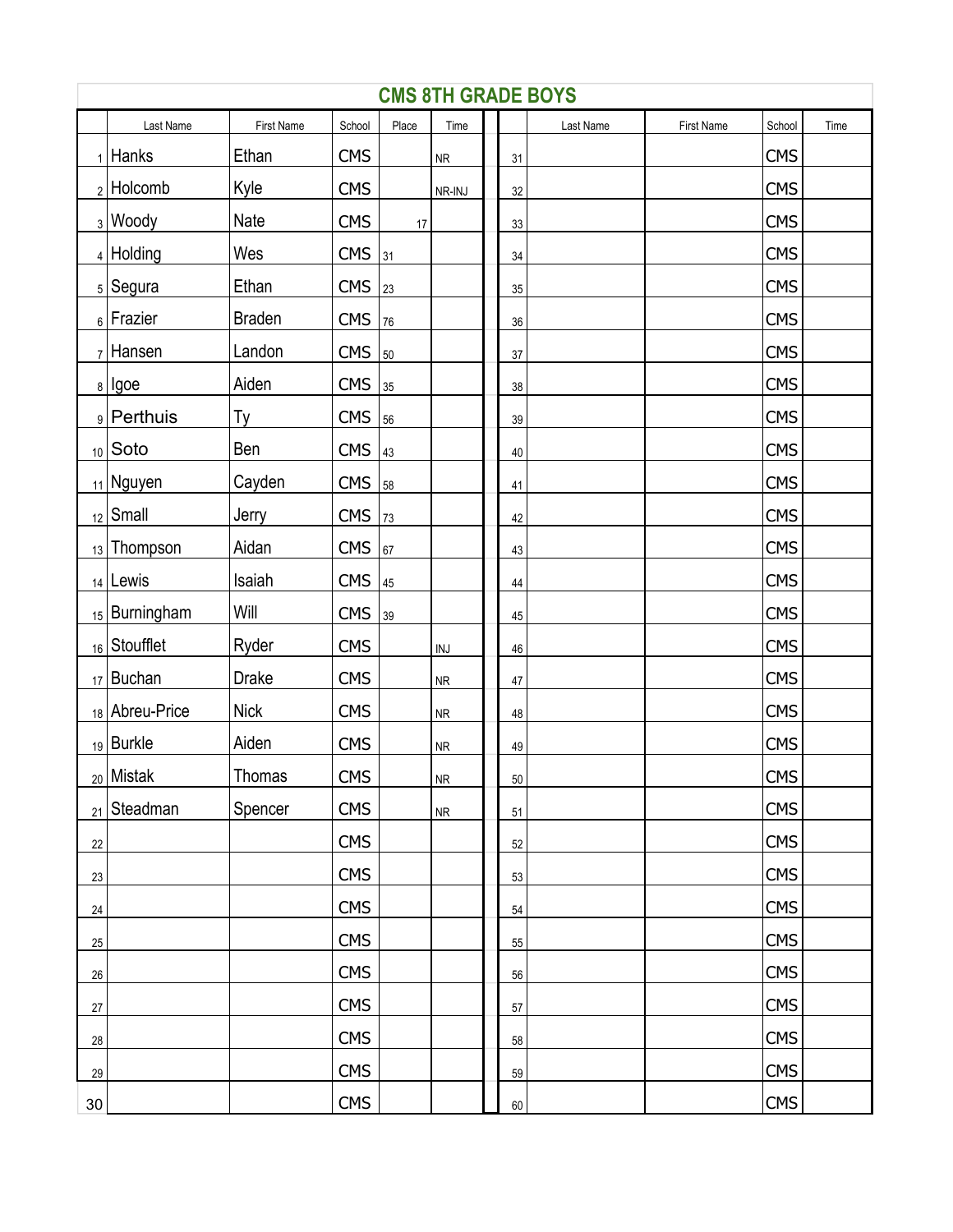|    | <b>RMS 8TH GRADE BOYS</b> |                |            |            |      |  |        |                 |            |            |       |      |  |  |
|----|---------------------------|----------------|------------|------------|------|--|--------|-----------------|------------|------------|-------|------|--|--|
|    | Last Name                 | First Name     | School     | Place      | Time |  |        | Last Name       | First Name | School     | Place | Time |  |  |
|    | $1$ Higbie                | James          | <b>RMS</b> | 17         |      |  |        | 31 Lopez        | Angel      | RMS 52     |       |      |  |  |
|    | $2$ Curtius               | Jasckson       | <b>RMS</b> | 75         |      |  |        | 32 Lopez        | Hector     | RMS RN     |       |      |  |  |
|    | $3$ Hall                  | Dylan          | <b>RMS</b> | 37         |      |  |        | 33 Faulkenberry | Jack       | $RMS$   51 |       |      |  |  |
|    | $4$ Yuan                  | Heyang         | <b>RMS</b> | 68         |      |  |        | 34 Druckhammer  | Conner     | $RMS$ $NR$ |       |      |  |  |
|    | 5 Beyer                   | Michael        | <b>RMS</b> | 40         |      |  |        | 35 May          | Chase      | $RMS$ 42   |       |      |  |  |
|    | 6 Laugwin                 | Noah           | <b>RMS</b> | 47         |      |  |        | 36 Dilley       | Aiden      | $RMS$   10 |       |      |  |  |
|    | $7$ Trigg                 | Drew           | <b>RMS</b> | 49         |      |  |        | 37 James        | Trevor     | $RMS$ 33   |       |      |  |  |
|    | 8 Alvarez                 | Johnny         | <b>RMS</b> | 21         |      |  |        | 38 Silva        | Louis      | RMS NR     |       |      |  |  |
|    | 9 Pearce                  | Owen           | <b>RMS</b> | 28         |      |  |        | 39 Gastrell     | Evan       | $RMS$ 69   |       |      |  |  |
|    | $10$ Hardy                | Aidan          | <b>RMS</b> | 20         |      |  |        | 40 Silva        | Luis       | $RMS$ nr   |       |      |  |  |
|    | $11$ Pope                 | Garrett        | <b>RMS</b> | 48         |      |  |        | 41 Boggs        | Aysnn      | RMS 55     |       |      |  |  |
|    | $12$ Oleary               | Patrick        | <b>RMS</b> | 62         |      |  |        | 42 Curtis       | Jackson    | $RMS$ $NR$ |       |      |  |  |
|    | 13 Galloway               | Seth           | <b>RMS</b> | 57         |      |  |        | 43 Sharpe       | Jackson    | $RMS$ 25   |       |      |  |  |
|    | $14$ Gillis               | Anakin         | <b>RMS</b> | 78         |      |  |        | 44 Lazos        | Dan        | 18         |       |      |  |  |
|    | $15$ Elo                  | Chris          | <b>RMS</b> | 63         |      |  | 45     |                 |            | <b>RMS</b> |       |      |  |  |
|    | 16 Yep                    | <b>Brandon</b> | <b>RMS</b> | $77\,$     |      |  | 46     |                 |            | <b>RMS</b> |       |      |  |  |
|    | $17$ Kelley               | Beir           | <b>RMS</b> | <b>NR</b>  |      |  | 47     |                 |            | <b>RMS</b> |       |      |  |  |
| 18 |                           |                | <b>RMS</b> |            |      |  | 48     |                 |            | <b>RMS</b> |       |      |  |  |
|    | 19 Breedlove              | Cole           | <b>RMS</b> | 41         |      |  | 49     |                 |            | <b>RMS</b> |       |      |  |  |
|    | 20 Paoucho                | Abraham        | <b>RMS</b> | $26\,$     |      |  | 50     |                 |            | <b>RMS</b> |       |      |  |  |
|    | $21$ Kalaf                | Mosa           | <b>RMS</b> | $30\,$     |      |  | 51     |                 |            | <b>RMS</b> |       |      |  |  |
|    | $22$ Boone                | Andrew         | <b>RMS</b> | <b>NR</b>  |      |  | 52     |                 |            | <b>RMS</b> |       |      |  |  |
|    | 23 Albertson              | Kennedy        | <b>RMS</b> | <b>NR</b>  |      |  | 53     |                 |            | <b>RMS</b> |       |      |  |  |
|    | $24$ Moore                | Evan           | <b>RMS</b> | 79         |      |  | 54     |                 |            | <b>RMS</b> |       |      |  |  |
|    | $25$ Kelly                | Seth           | <b>RMS</b> | ${\sf NR}$ |      |  | 55     |                 |            | <b>RMS</b> |       |      |  |  |
|    | $26$ Khan                 | Behorz         | <b>RMS</b> | $74\,$     |      |  | 56     |                 |            | <b>RMS</b> |       |      |  |  |
|    | $27$ Hundely              | Ethan          | <b>RMS</b> | <b>NR</b>  |      |  | 57     |                 |            | <b>RMS</b> |       |      |  |  |
|    | $28$ Wright               | Tariku         | <b>RMS</b> | 29         |      |  | 58     |                 |            | <b>RMS</b> |       |      |  |  |
|    | $29$ Ajelabi              | Toye           | <b>RMS</b> | 30         |      |  | 59     |                 |            | <b>RMS</b> |       |      |  |  |
|    | 30 Santiago               | DJ             | <b>RMS</b> | ${\sf NR}$ |      |  | $60\,$ |                 |            | <b>RMS</b> |       |      |  |  |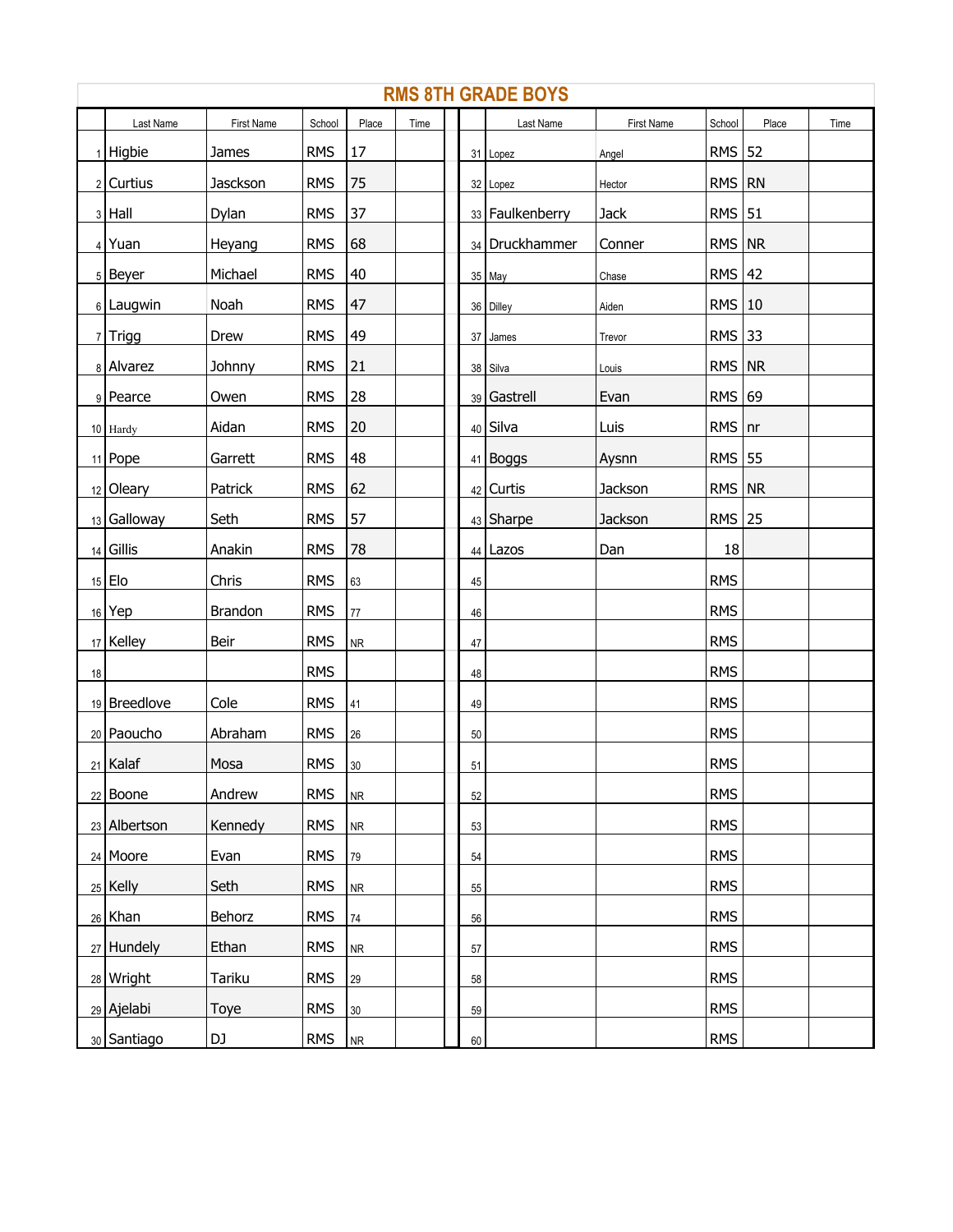|        | <b>TMS 8TH GRADE BOYS</b> |               |            |                |      |        |           |            |            |      |  |  |  |
|--------|---------------------------|---------------|------------|----------------|------|--------|-----------|------------|------------|------|--|--|--|
|        | Last Name                 | First Name    | School     | Place          | Time |        | Last Name | First Name | School     | Time |  |  |  |
|        | $1$ Austin                | Aaron         | <b>TMS</b> | $44\,$         |      | 31     |           |            | <b>TMS</b> |      |  |  |  |
|        | $2$ Carrizales            | Armando       | <b>TMS</b> | $\overline{4}$ |      | 32     |           |            | <b>TMS</b> |      |  |  |  |
|        | $3$ Nettles               | Eli           | <b>TMS</b> | 12             |      | $33\,$ |           |            | <b>TMS</b> |      |  |  |  |
|        | $4$ Palliser              | Addison       | <b>TMS</b> | 64             |      | 34     |           |            | <b>TMS</b> |      |  |  |  |
|        | $5$ Patel                 | Reyhan        | <b>TMS</b> | $38\,$         |      | 35     |           |            | <b>TMS</b> |      |  |  |  |
|        | $6$ Robertson             | Chris         | <b>TMS</b> | 61             |      | 36     |           |            | <b>TMS</b> |      |  |  |  |
|        | 7 Scarborough             | <b>Bobbie</b> | <b>TMS</b> | $18\,$         |      | 37     |           |            | <b>TMS</b> |      |  |  |  |
|        | 8 Smeltzer                | Luke          | <b>TMS</b> | $14$           |      | 38     |           |            | <b>TMS</b> |      |  |  |  |
|        | 9 Jasso                   | Devin         | <b>TMS</b> | 65             |      | 39     |           |            | <b>TMS</b> |      |  |  |  |
|        | 10 Victorian              | John          | <b>TMS</b> | 53             |      | 40     |           |            | <b>TMS</b> |      |  |  |  |
|        | 11 DeLaCruz               | Miguel        | <b>TMS</b> | $\mathbf{1}$   |      | 41     |           |            | <b>TMS</b> |      |  |  |  |
|        | $12$ Macan                | Dakota        | <b>TMS</b> | 66             |      | 42     |           |            | <b>TMS</b> |      |  |  |  |
| 13     |                           |               | <b>TMS</b> |                |      | 43     |           |            | <b>TMS</b> |      |  |  |  |
| 14     |                           |               | <b>TMS</b> |                |      | $44\,$ |           |            | <b>TMS</b> |      |  |  |  |
| 15     |                           |               | <b>TMS</b> |                |      | 45     |           |            | <b>TMS</b> |      |  |  |  |
| $16\,$ |                           |               | <b>TMS</b> |                |      | 46     |           |            | <b>TMS</b> |      |  |  |  |
| $17\,$ |                           |               | <b>TMS</b> |                |      | 47     |           |            | <b>TMS</b> |      |  |  |  |
| $18\,$ |                           |               | <b>TMS</b> |                |      | 48     |           |            | <b>TMS</b> |      |  |  |  |
| $19$   |                           |               | <b>TMS</b> |                |      | 49     |           |            | <b>TMS</b> |      |  |  |  |
| 20     |                           |               | <b>TMS</b> |                |      | $50\,$ |           |            | <b>TMS</b> |      |  |  |  |
| 21     |                           |               | <b>TMS</b> |                |      | 51     |           |            | <b>TMS</b> |      |  |  |  |
| 22     |                           |               | <b>TMS</b> |                |      | 52     |           |            | <b>TMS</b> |      |  |  |  |
| 23     |                           |               | <b>TMS</b> |                |      | 53     |           |            | <b>TMS</b> |      |  |  |  |
| 24     |                           |               | <b>TMS</b> |                |      | 54     |           |            | <b>TMS</b> |      |  |  |  |
| $25\,$ |                           |               | <b>TMS</b> |                |      | 55     |           |            | <b>TMS</b> |      |  |  |  |
| 26     |                           |               | <b>TMS</b> |                |      | 56     |           |            | <b>TMS</b> |      |  |  |  |
| $27\,$ |                           |               | <b>TMS</b> |                |      | 57     |           |            | <b>TMS</b> |      |  |  |  |
| 28     |                           |               | <b>TMS</b> |                |      | 58     |           |            | <b>TMS</b> |      |  |  |  |
| 29     |                           |               | <b>TMS</b> |                |      | 59     |           |            | <b>TMS</b> |      |  |  |  |
| $30\,$ |                           |               | <b>TMS</b> |                |      | 60     |           |            | <b>TMS</b> |      |  |  |  |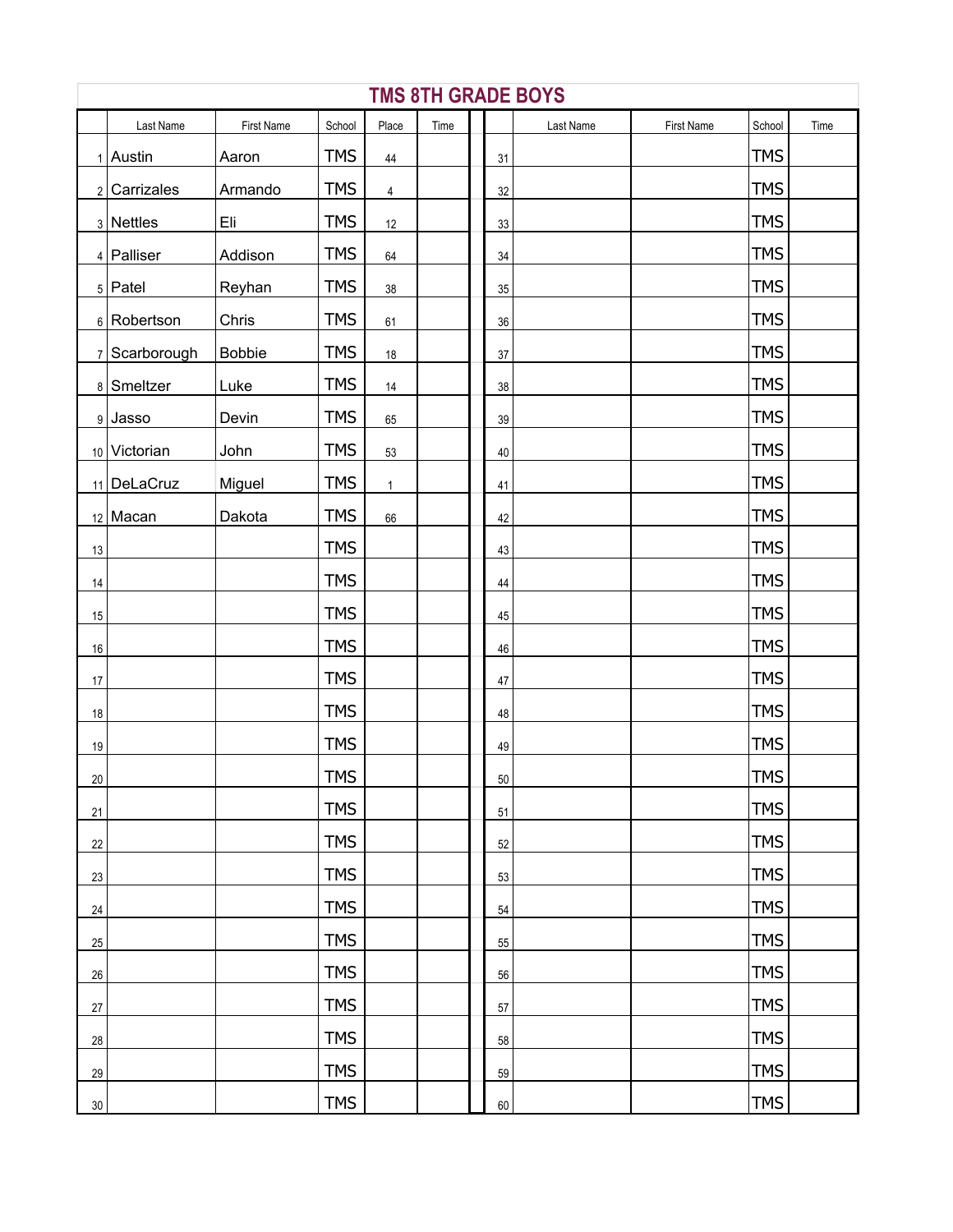| <b>WLMS 8TH GRADE BOYS</b> |             |              |                      |       |      |  |    |           |            |             |      |
|----------------------------|-------------|--------------|----------------------|-------|------|--|----|-----------|------------|-------------|------|
|                            | Last Name   | First Name   | School               | Place | Time |  |    | Last Name | First Name | School      | Time |
|                            | $1$ Clark   | Landon       | WLMS <sub>9</sub>    |       |      |  | 31 |           |            | <b>WLMS</b> |      |
|                            | $2$ Faerber | Cole         | $WLMS$ 11            |       |      |  | 32 |           |            | <b>WLMS</b> |      |
|                            | $3 $ Galan  | Jakob        | $WLMS$ 13            |       |      |  | 33 |           |            | <b>WLMS</b> |      |
|                            | $4$ Gallini | Angelo       | $WLMS$ 32            |       |      |  | 34 |           |            | <b>WLMS</b> |      |
|                            | 5 Heckman   | Samuel       | $WLMS$ 16            |       |      |  | 35 |           |            | <b>WLMS</b> |      |
|                            | 6 Mateu     | Nicholas     | WLMS NR              |       |      |  | 36 |           |            | <b>WLMS</b> |      |
|                            | $7$ Menke   | Lance        | $WLMS$ <sub>2</sub>  |       |      |  | 37 |           |            | <b>WLMS</b> |      |
|                            | 8 Rivas     | Jesse        | $WLMS$ <sub>24</sub> |       |      |  | 38 |           |            | <b>WLMS</b> |      |
|                            | 9 Thompson  | <b>Terry</b> | WLMS 54              |       |      |  | 39 |           |            | <b>WLMS</b> |      |
|                            | 10 Acevedo  | Daniel       | WLMS 22              |       |      |  | 40 |           |            | <b>WLMS</b> |      |
| 11                         |             |              | <b>WLMS</b>          |       |      |  | 41 |           |            | <b>WLMS</b> |      |
| 12                         |             |              | <b>WLMS</b>          |       |      |  | 42 |           |            | <b>WLMS</b> |      |
| 13                         |             |              | <b>WLMS</b>          |       |      |  | 43 |           |            | <b>WLMS</b> |      |
| $14$                       |             |              | <b>WLMS</b>          |       |      |  | 44 |           |            | <b>WLMS</b> |      |
| 15                         |             |              | <b>WLMS</b>          |       |      |  | 45 |           |            | <b>WLMS</b> |      |
| $16\,$                     |             |              | <b>WLMS</b>          |       |      |  | 46 |           |            | <b>WLMS</b> |      |
| $17\,$                     |             |              | <b>WLMS</b>          |       |      |  | 47 |           |            | <b>WLMS</b> |      |
| $18\,$                     |             |              | <b>WLMS</b>          |       |      |  | 48 |           |            | <b>WLMS</b> |      |
| $19$                       |             |              | <b>WLMS</b>          |       |      |  | 49 |           |            | <b>WLMS</b> |      |
| $20\,$                     |             |              | <b>WLMS</b>          |       |      |  | 50 |           |            | <b>WLMS</b> |      |
| 21                         |             |              | <b>WLMS</b>          |       |      |  | 51 |           |            | <b>WLMS</b> |      |
| 22                         |             |              | <b>WLMS</b>          |       |      |  | 52 |           |            | <b>WLMS</b> |      |
| 23                         |             |              | <b>WLMS</b>          |       |      |  | 53 |           |            | <b>WLMS</b> |      |
| 24                         |             |              | <b>WLMS</b>          |       |      |  | 54 |           |            | <b>WLMS</b> |      |
| 25                         |             |              | <b>WLMS</b>          |       |      |  | 55 |           |            | <b>WLMS</b> |      |
| $26\,$                     |             |              | <b>WLMS</b>          |       |      |  | 56 |           |            | <b>WLMS</b> |      |
| $27\,$                     |             |              | <b>WLMS</b>          |       |      |  | 57 |           |            | <b>WLMS</b> |      |
| 28                         |             |              | <b>WLMS</b>          |       |      |  | 58 |           |            | <b>WLMS</b> |      |
| 29                         |             |              | <b>WLMS</b>          |       |      |  | 59 |           |            | <b>WLMS</b> |      |
| $30\,$                     |             |              | WLMS                 |       |      |  | 60 |           |            | <b>WLMS</b> |      |